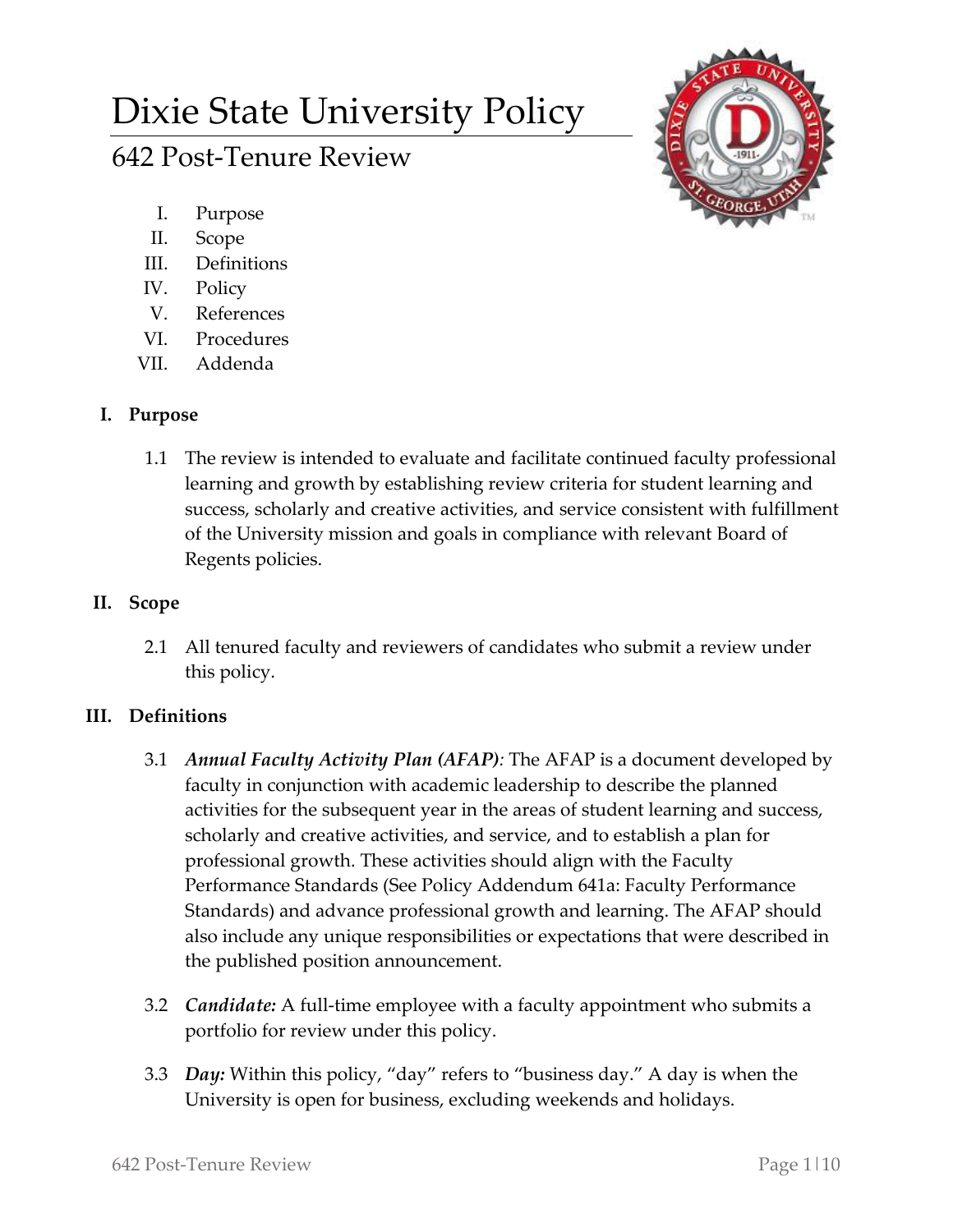- 3.4 *Deadlines***:** If a deadline included in this policy falls on a non-business day, the deadline will be changed to the next business day.
- 3.5 *Faculty***:** For the purposes of this policy, faculty are full-time Tenure-Track Faculty, as defined in Policy 631: Faculty Categories, who have already achieved tenure.
- 3.6 *Portfolio***:** A faculty maintained electronic repository for all materials required for review.
- 3.7 *Post-Tenure***:** Faculty members who have completed the probationary period and have been awarded tenure.
- 3.8 *Professional Improvement Plan***:** A Professional Improvement Plan outlines the areas for improvement over the next academic year and is approved by the Provost/Vice President of Academic Affairs (VPAA).
- 3.9 *Promotion/Rank Advancement***:** Promotion in faculty rank is the acknowledgement by the institution of excellence in performance of student learning and success, scholarly and creative activities, and service as appropriate to the faculty member's AFAP.
- 3.10 *Rank***:** Academic ranks as outlined in Policy 631: Faculty Categories.
- 3.11 *Review***:** A faculty review is the process of peer and administrator examination of a faculty member's portfolio for the purpose of appraising the faculty member's performance in his/her duties and responsibilities as outlined in the faculty member's AFAP, DSU Policy 633: Faculty Rights and Responsibilities, and other applicable University policies.
- 3.12 *Tenure-Track Faculty***:** Full-time faculty who are on the Tenure-Track as defined in Policy 631: Faculty Categories.

### **IV. Policy**

- 4.1 Serving as a full-time administrator
	- 4.1.1 A post-tenure faculty member with rank in a DSU academic department who accepts appointment as a dean or other full-time administrative position retains faculty status, rank, and tenure during his/her administrative appointment, but is not considered to have a current faculty appointment. Years served as a dean or other full-time administrative position can accrue toward rank advancement as applicable, although application for such advancement may not be submitted while the individual is serving in a non-faculty appointment.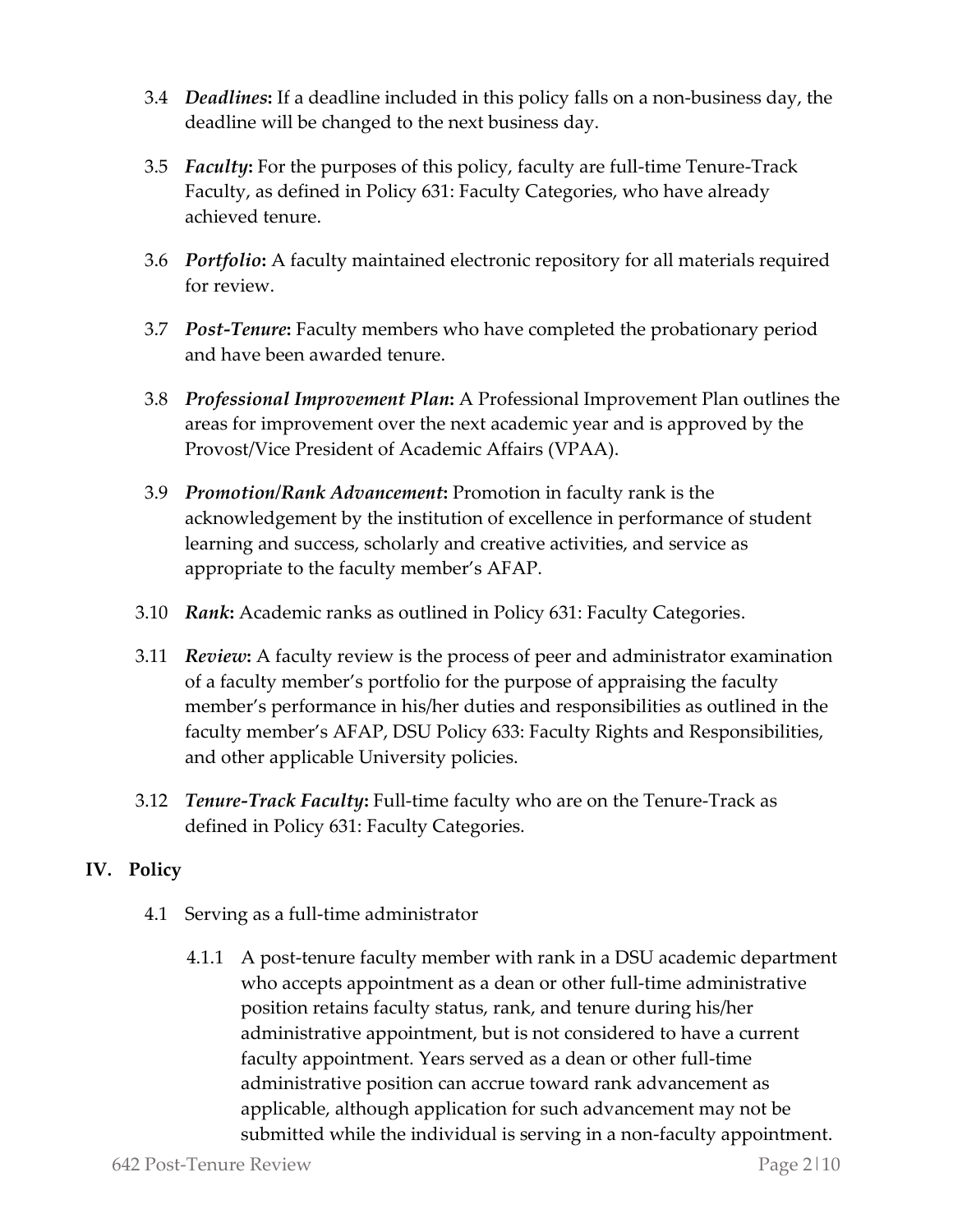Post-tenure reviews are not required while a faculty member serves as a dean or in another full-time administrative position. (See DSU Policies 641: Faculty Retention, Tenure, Promotion and 661: Academic Structure)

- 4.2 Review Criteria
	- 4.2.1 Faculty members who have received tenure are expected to demonstrate the same strong commitment to serve students, colleagues, the department, the University, and the greater community throughout their careers at DSU. Post-Tenure Review criteria are the same as for other reviews as outlined in Policy 641: Faculty Retention, Tenure, Promotion.
	- 4.2.2 Post-Tenure Review focuses on the faculty member's accomplishments since his/her last review.
- 4.3 Faculty Portfolios
	- 4.3.1 The University requires that all documentation regarding and in support of a candidate's review portfolio be housed in the specified electronic system. All full-time employees with faculty appointments are required to maintain a current portfolio in the electronic portfolio system.
	- 4.3.2 The following must be included in the portfolio before the next-level review can be completed, and these documents should permanently remain in the portfolio. In addition, any formal, written response to the above listed documents submitted by the candidate must be included in the portfolio prior to the next level review.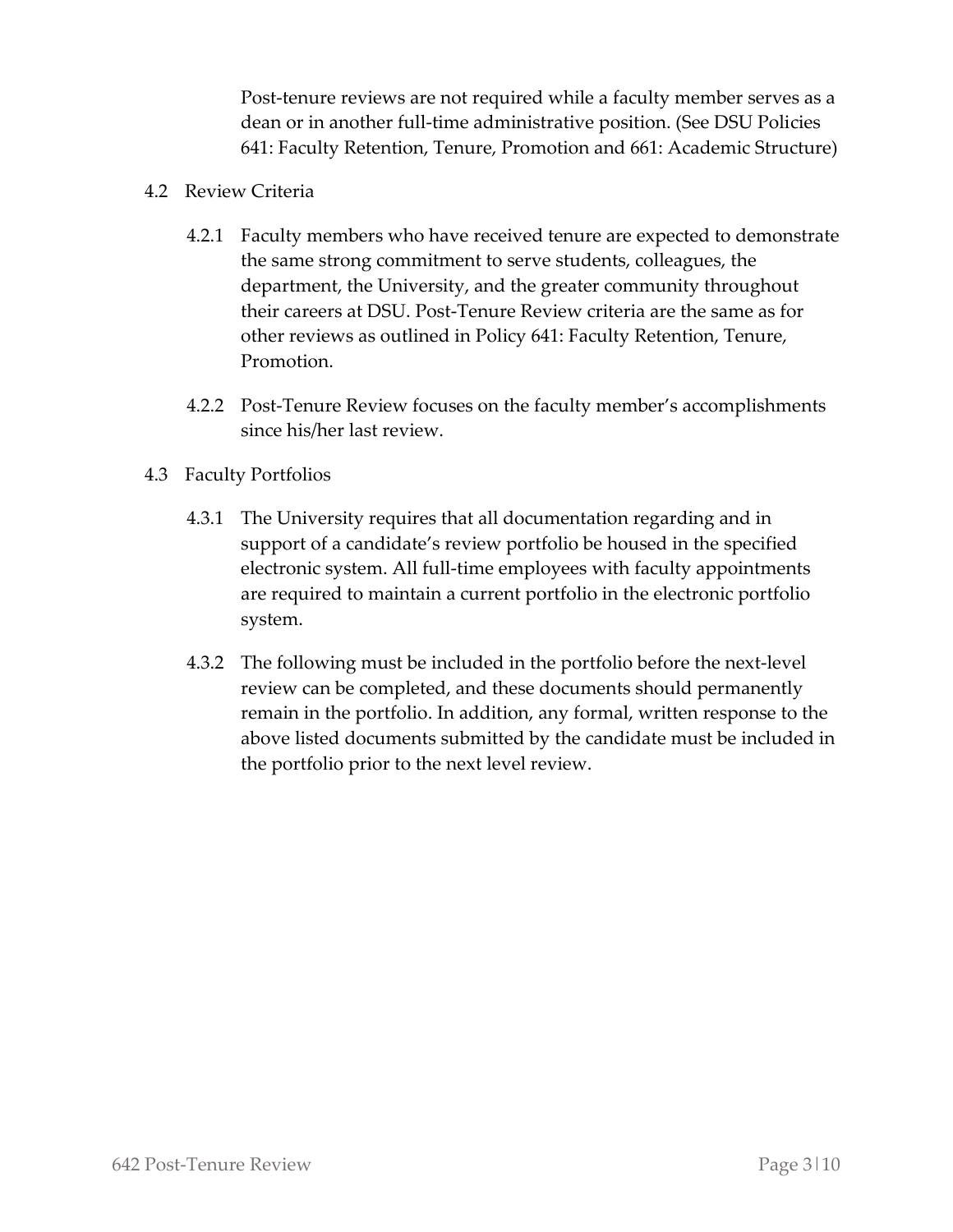| <b>Level of Review</b>                            | <b>Documents Required Before Review</b>                                                                                                                                                |
|---------------------------------------------------|----------------------------------------------------------------------------------------------------------------------------------------------------------------------------------------|
| Dean's Review                                     | Letter from the candidate to the chair of University<br>Post-Tenure Review Committee.                                                                                                  |
| University Post-Tenure<br><b>Review Committee</b> | Dean's Letter to the University Post-Tenure<br>$\sim$<br>Review Committee.                                                                                                             |
| Provost's Review                                  | 1. Letter and vote count from University Post-Tenure<br>Review Committee to Provost/VPAA<br>2. Vote from current full professors or higher (for<br>promotion to University Professor). |

- 4.3.3 Any member of the Post-Tenure Review Committee has the right to access the electronic portfolio of a faculty member who has submitted an application to that committee and to participate in the review, regardless of rank or discipline. All faculty members eligible to participate in the review should have access to relevant portfolios through their office computers. Deans and the Provost/VPAA or their designee(s) have the right to review the electronic portfolio of any faculty member under their jurisdiction.
- 4.4 Post-Tenure Review Committee
	- 4.4.1 Confidentiality: For the purposes of this policy, confidential information is that which is not generally known to the public. The confidentiality of information related to the processes outlined in this policy is to be respected. The confidentiality extends indefinitely, not just during the review period. Members of all committees and others with access to this information participate in the process with the understanding that all matters related to faculty reviews, including deliberations and voting results, must remain confidential. The rule of confidentiality does not expire. Even after a review is completed, committee members are prohibited from discussing any actions, deliberations, and recommendations of the committee, or any information about candidates derived from the review process. Individuals who violate this confidentiality will be considered in violation of DSU policy and may be subject to disciplinary action.
		- 4.4.1.1 Candidates under review are discouraged from directly approaching committee members concerning disposition of their review beyond any supervisor and/or mentor relationship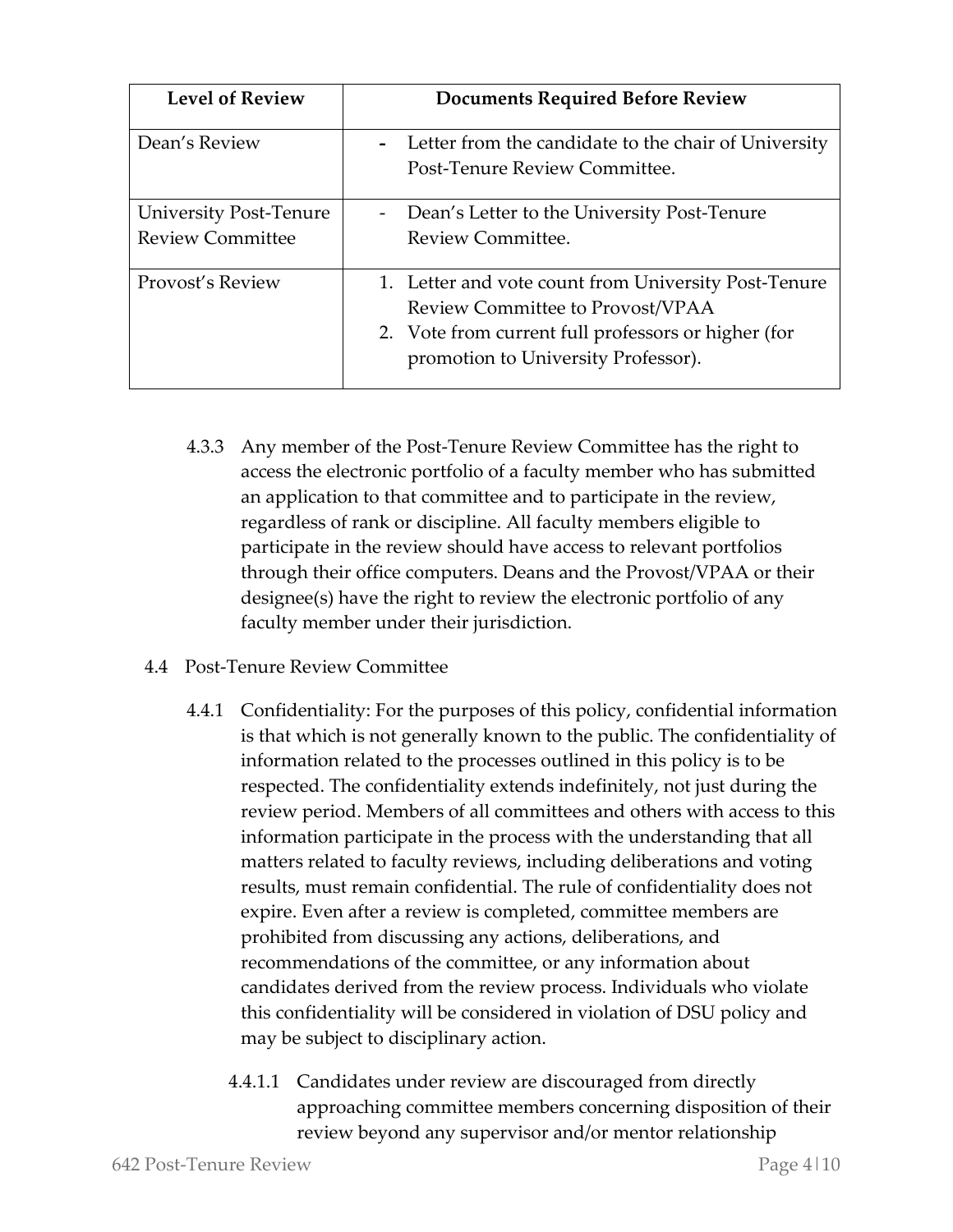previously established between two members of the faculty. This does not preclude social, business, and casual interaction where the candidate's application and the process are not discussed. This does not prohibit a committee chair or administrator from requesting more information from a candidate when needed.

- 4.4.1.2 Notwithstanding the foregoing, DSU and all DSU employees must comply with all public records laws including the Utah Government Records Access and Management Act (GRAMA). (See DSU Policy 152: Records Access and Management)
- 4.4.2 The Post-Tenure Review Committee will perform continuing reviews of the portfolios of post-tenure faculty members according to a regular schedule.
- 4.4.3 The Post-Tenure Review Committee will be comprised of at least five tenured faculty of full rank (Professor, Academic Librarian, or higher) with appropriate representation from various academic areas; ideally, one member from each college if available and no more than two from any one college.
	- 4.4.3.1 The committee members will be elected for three-year terms on a staggered basis.
- 4.4.4 The Faculty Senate is responsible for holding the elections to populate the Post-Tenure Review Committee. All full-time, Tenure-Track faculty are eligible to vote, regardless of discipline or rank. If, at the end of an academic year (June 30), the Faculty Senate has not fully populated the Post-Tenure Review Committee, the Provost/VPAA and the deans will appoint an appropriate number of eligible representative faculty members to serve one-year terms.
- 4.4.5 No faculty member scheduled for a review by the Post-Tenure Review Committee may serve on the committee or as chair during that year. The members and chair of the Post-Tenure Review Committee may not submit a review to the committee during their terms of office.
- 4.4.6 Department chairs and deans are not eligible to chair or be members of the Post-Tenure Review Committee during their appointments.
- 4.4.7 The Provost/VPAA and the Faculty Senate president will jointly designate a tenured full professor to act as a chair for a three-year period with voting rights in the event of a tie. Such appointment must be made by May 1 in the last year of the previous chair's term. An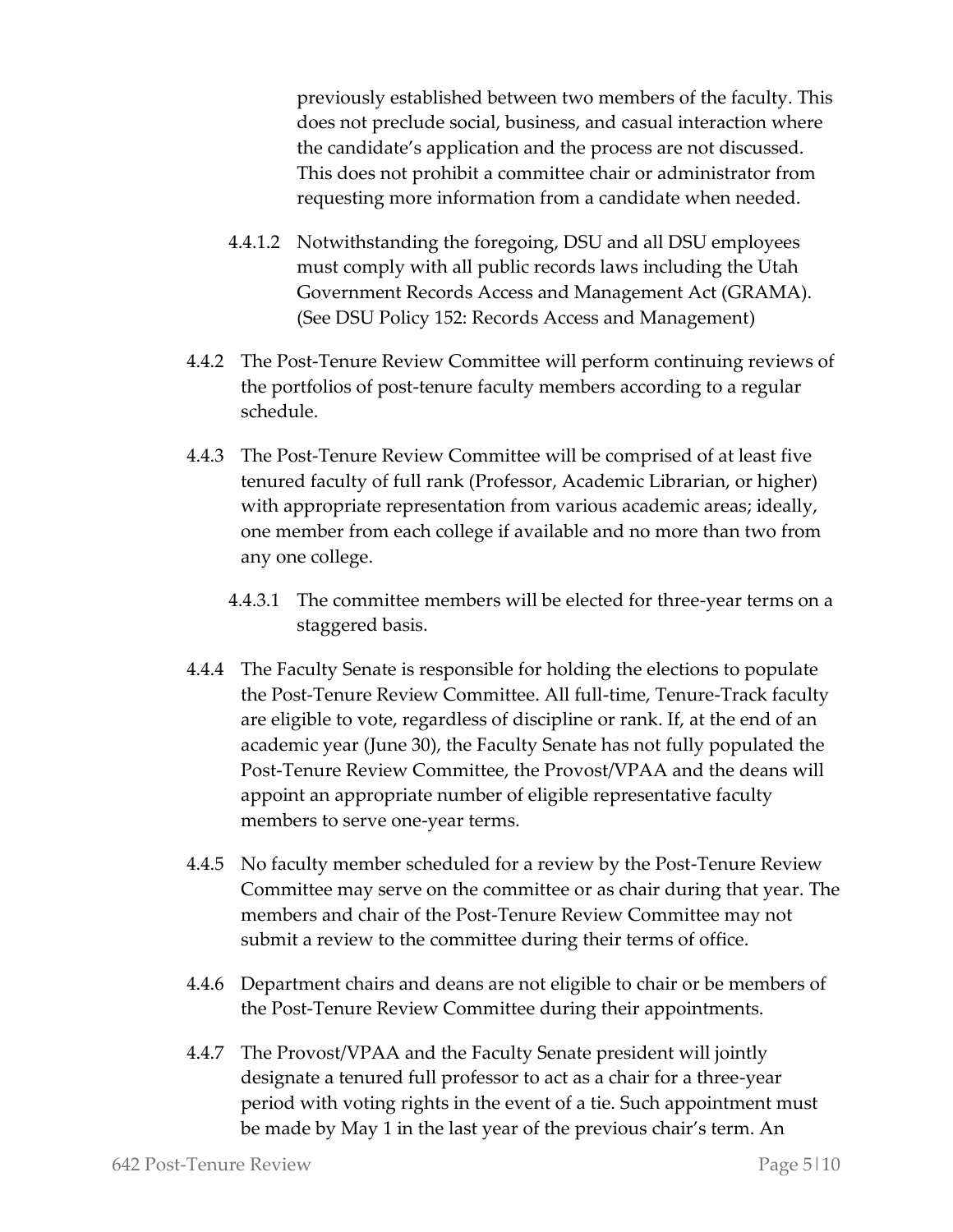individual may not immediately succeed him/herself in the position of chair, although he/she may serve as a member of the committee prior to or immediately after serving as chair.

4.4.8 No supervisor of a faculty member under review may participate in the committee's review, other than in the form of administrative evaluations included in the faculty member's portfolio and letters written at the faculty member's request. Department chairs, deans, and other University administrators may not attend meetings or participate in the deliberations of the Post-Tenure Review Committee except by specific invitation from the committee.

#### 4.5 Types of Reviews

- 4.5.1 DSU requires all faculty members to undergo a set of regular and rigorous reviews throughout their careers. Faculty members must maintain a current portfolio in the required electronic format at all times and must submit it for review according to the following schedule:
- 4.5.2 Post-Tenure Review
	- 4.5.2.1 All tenured faculty members who have not undergone a successful Promotion, Tenure, or Post-Tenure Review during the previous five years will undergo a Post-Tenure Review during the fall semester of the sixth year.
		- 4.5.2.1.1 Candidates who choose to apply for promotion rather than their first Post-Tenure Review, and are not approved for promotion, are required to submit a Post-Tenure Review the following academic year.
	- 4.5.2.2 A Letter of Intent signaling a faculty member's intent to submit a portfolio for Post-Tenure Review must be submitted to the chair of the University Post-Tenure Review Committee by September 1 in the year of the required review.
	- 4.5.2.3 The Post-Tenure Review is mandatory. A Tenure-Track Faculty who fails to submit a required letter and/or make a complete and current portfolio available for review according to the schedule listed in this policy will be considered in violation of this policy and subject to corrective or disciplinary action.

#### 4.5.3 Promotion Reviews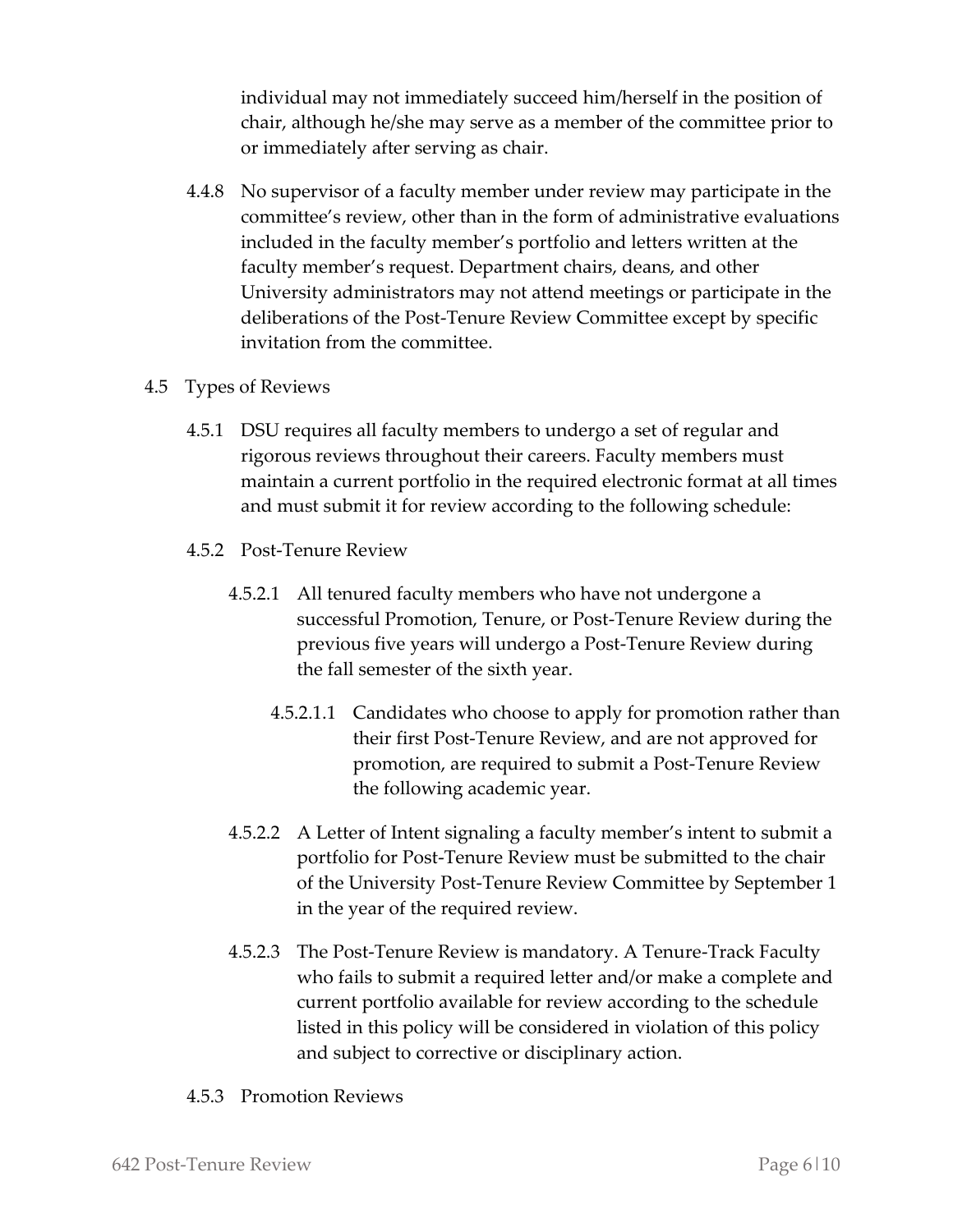4.5.3.1 Faculty members eligible for rank advancement to University Professor may apply by undergoing a Promotion review simultaneously with the second Post-Tenure Review since attaining the rank of Professor. New rank, if approved, goes into effect at the beginning of the following academic year (July 1).

#### **V. References**

- 5.1 DSU Policy 631: Faculty Categories
- 5.2 DSU Policy 633: Faculty Rights and Responsibilities
- 5.3 DSU Policy 641: Faculty Retention, Tenure, Promotion
- 5.4 DSU Policy 661: Academic Structure

#### **VI. Procedures**

- 6.1 Post-Tenure Reviews are mandatory, and portfolios must be submitted according to the established schedule. All tenured faculty who have not undergone a successful Promotion or Post-Tenure Review during the previous five years will undergo a Post-Tenure Review during the fall semester of the sixth year. The basic standard for appraisal will be the competent and conscientious discharge of duties as specified by the faculty member's AFAP, as well as established departmental, college, and/or University standards and policies.
	- 6.1.1 Incorporating and building on regular student, supervisor, peer, and self-evaluations, the Post-Tenure Review process is intended to assess the expectation that faculty members must demonstrate continued achievement of professional goals, ongoing professional development, and maximum contributions to the University, particularly in the areas of student learning and success, scholarly and creative activity, and service.
	- 6.1.2 Reviews can be delayed for a year for various reasons, but such delays require the agreement of the faculty member, the faculty member's department chair and dean, and the Provost/VPAA.
	- 6.1.3 The Post-Tenure Review process is to evaluate progressive learning and growth and does not jeopardize the faculty member under review. The standard for dismissal of a tenured faculty member remains just cause as outlined in DSU Policy 371: Faculty Termination.
		- 6.1.3.1 While evidence used in the Post-Tenure Review might also be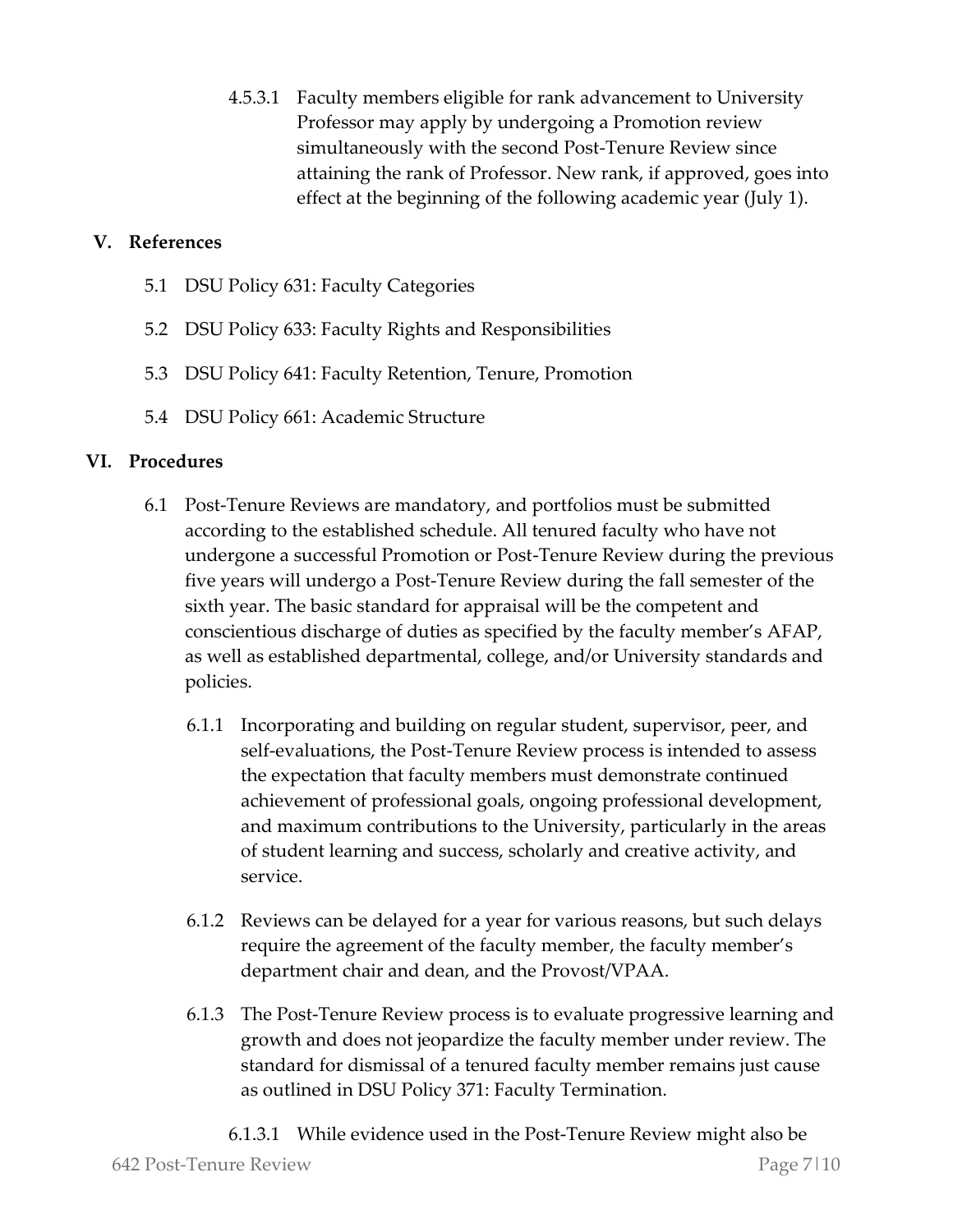used in construction of cause for termination, in no case does the institutional burden of proving cause for dismissal shift to the faculty member having to show cause for retention. The academic freedom of the faculty member being reviewed will be protected throughout the review process.

- 6.2 Faculty Letter of Intent and Dean's Letter
	- 6.2.1 The faculty member under review will submit a letter of intent to the chair of the University Post-Tenure Review Committee by September 1 in the sixth year following the previous review, or sooner if required by a Faculty Development Plan. The letter must include a request that the faculty member's dean and the University Post-Tenure Review Committee review the faculty member's portfolio.
	- 6.2.2 On or before September 1 the faculty member will provide access to their electronic portfolio to their dean or the dean's designee.
	- 6.2.3 On or before October 1, the faculty member's dean/designee will send a written Dean's Letter to the University Post-Tenure Review Committee, regarding the faculty member's progress. A copy of this report must be concomitantly sent to the faculty member, who is responsible for ensuring that a copy is added to his/her electronic portfolio by October 1. A copy will also be provided to the faculty member's department chair.
		- 6.2.3.1 The faculty member has a right to respond to the Dean's Letter and must include this response in his/her portfolio by October 8.
- 6.3 University Post-Tenure Review Committee
	- 6.3.1 No later than December 1, the University Post-Tenure Review Committee will respond with a written report to the faculty member being reviewed, to the faculty member's department chair and dean, and to the Provost/VPAA.
		- 6.3.1.1 The written report will include the conclusion of the committee as to whether the faculty member being reviewed is meeting or exceeding standards and therefore is recommended for a favorable review, or whether there are substantive concerns or deficiencies which the faculty member must correct and therefore is recommended for an unfavorable review, as well as the bases for such conclusions.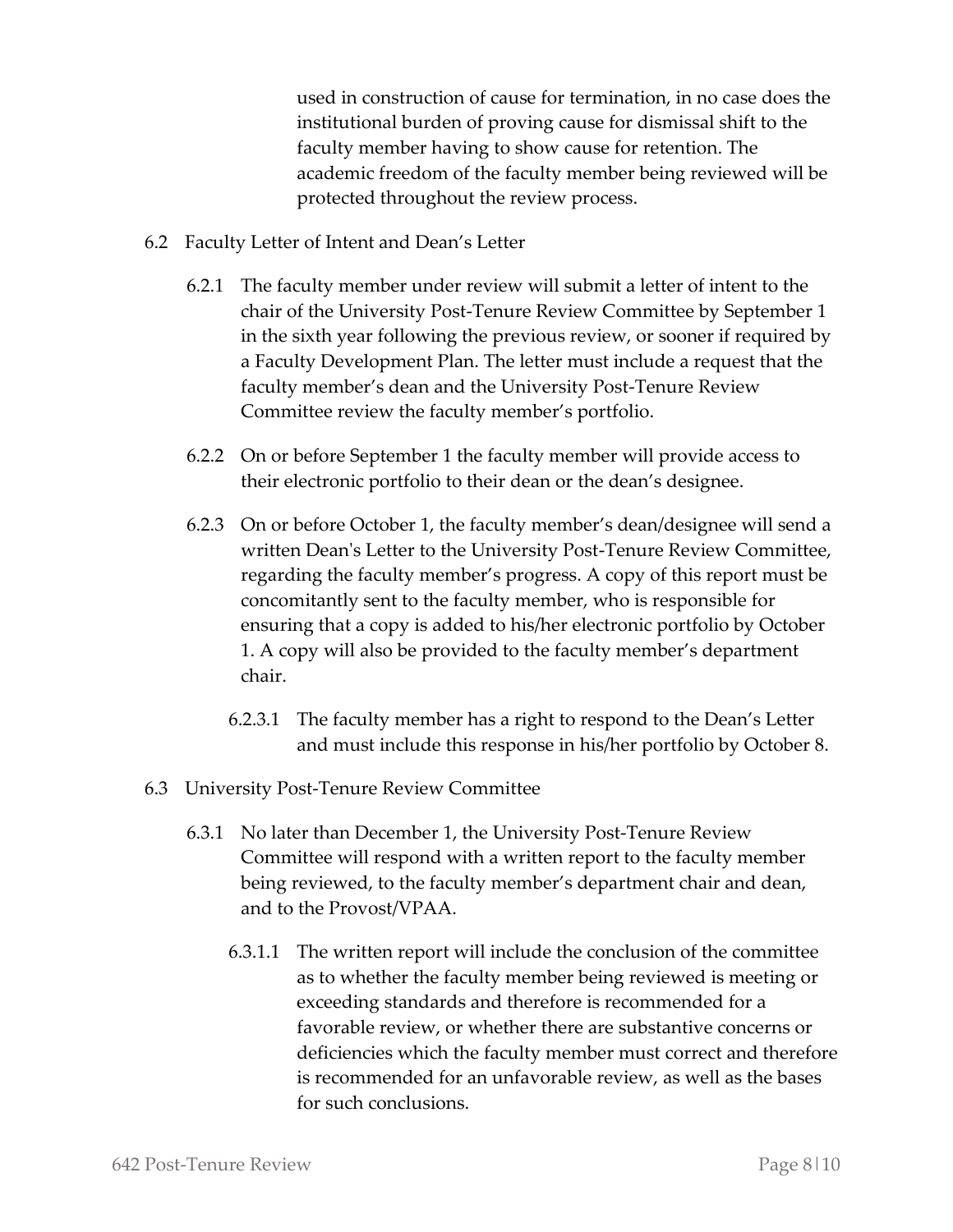- 6.3.1.2 The committee should note specific areas of notable success and must note any specific areas needing improvement, may provide suggestions as to means and benchmarks for improvement, and, if the faculty member did not receive a favorable review, the required time schedule for future reviews.
- 6.3.2 At this time, the candidate will have the opportunity, but not the obligation, to add a written statement to his/her formal portfolio in response to the report of the University Post-Tenure Review Committee evaluation. Written notice of this option will be included with the copy of the report that is sent to the candidate from the Chair of the Post Tenure Review Committee. If the candidate chooses to add such a statement to the portfolio, that statement must be submitted to the Provost by December 15. If the candidate submits a written statement to the Provost by that date, the candidate's statement will be considered in the review as it progresses. The candidate must also include the written statement in his/her portfolio.

#### 6.4 Provost/VPAA

- 6.4.1 Not later than February 15, the Provost/VPAA will prepare a final recommendation to the President with respect to the post-probation reviews of faculty, including his/her recommendation regarding any salary increase, and a copy will be sent to the faculty member and the faculty member's department chair and dean.
	- 6.4.1.1 If the review is unfavorable, the faculty member, working with the faculty member's department chair and dean, will develop a written Professional Improvement Plan, addressing strategies and actions for correcting noted deficiencies during the next year.
		- 6.4.1.1.1 The Professional Improvement Plan must be submitted to the Provost/VPAA by March 15 and must be approved not later than April 15.
		- 6.4.1.1.2 If the requirements of the Professional Improvement Plan are not achieved, the faculty member is in violation of Policy 633: Faculty Rights and Responsibilities and may be subject to disciplinary actions up to and including termination.
		- 6.4.1.1.3 In no case will a Professional Improvement Plan limit the institution's ability to implement the Faculty Termination policy.